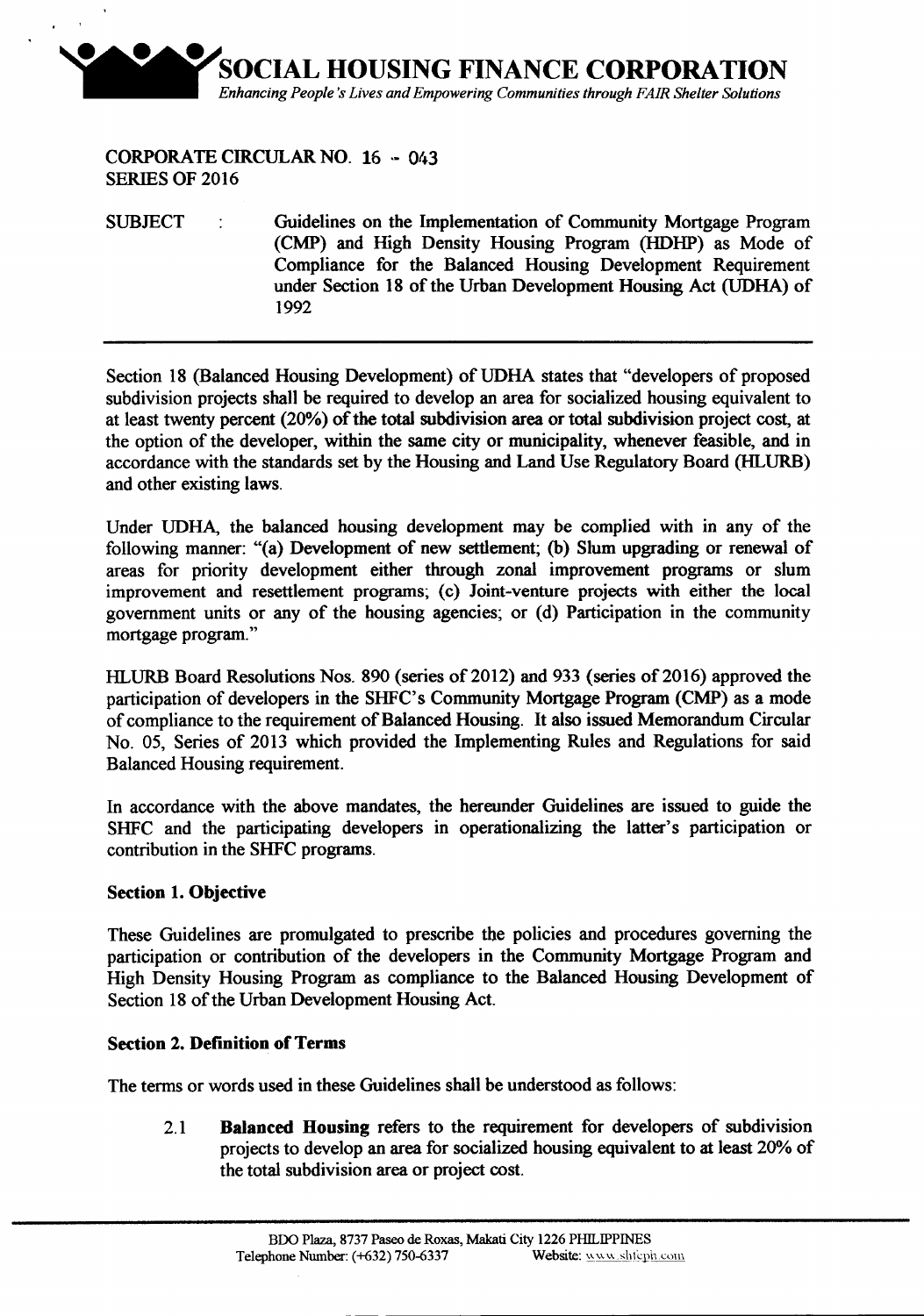- 2.2 Developer refers to the person, natural or juridical, who develops or improves the subdivision project or condominium project for and in behalf of the owner thereof The landowner who develops a subdivision project directly shall be considered as a developer.
- 2.3 Community Mortgage Program Project refers to a housing project financed by or developed or constructed under the community mortgage program of SHFC.
- 2.4 **High Density Housing (HDH) Project** refers to a housing project financed by or constructed under the high density housing program of SHFC.
- 2.5 Main Subdivision Project refers to the proposed residential subdivision project required to comply with the twenty percent (20%) balanced housing development requirement of UDHA, the total subdivision project cost of which shall be the basis for computing such balanced housing development requirement.
- 2.6 Site Development refers to improvement of the CMP or HDH project site that involves establishment of roads, construction of drainage/sewerage system, installation of water system and electrical connection and reblocking.
- 2.7 House Construction refers to construction or completion of a residential unit on a lot owned by the member.

#### Section 3.Modes of Compliance

The developer of the main subdivision project, under HLURB Board Resolution No. 933Series of 2016, is allowed to participate in or contribute to SHFC programs, such as CMP and HDH as compliance to the Balanced Housing Development requirement. The cost of its participation or contribution shall be equivalent to at least 20% of the main subdivision project.

The developer may choose any of the following modes:

- 3.1 Providing a parcel of land to a CMP project;
- 3.2 Participation in land development and/or housing construction in a CMP project;
- 3.3 Providing or developing a right-of-way (ROW) or access to roads or public transportation lines; or providing or upgrading of amenities, facilities, or other forms of development in an existing CMP;
- 3.4 Subscribing or purchasing asset-backed securities as originated or conveyed by the SHFC.

#### Section 4. Requirements and Procedures

#### 4.1 Application

The developer complying with the balanced housing requirement and intending to utilize CMP or HDH as a mode of compliance shall submit the following: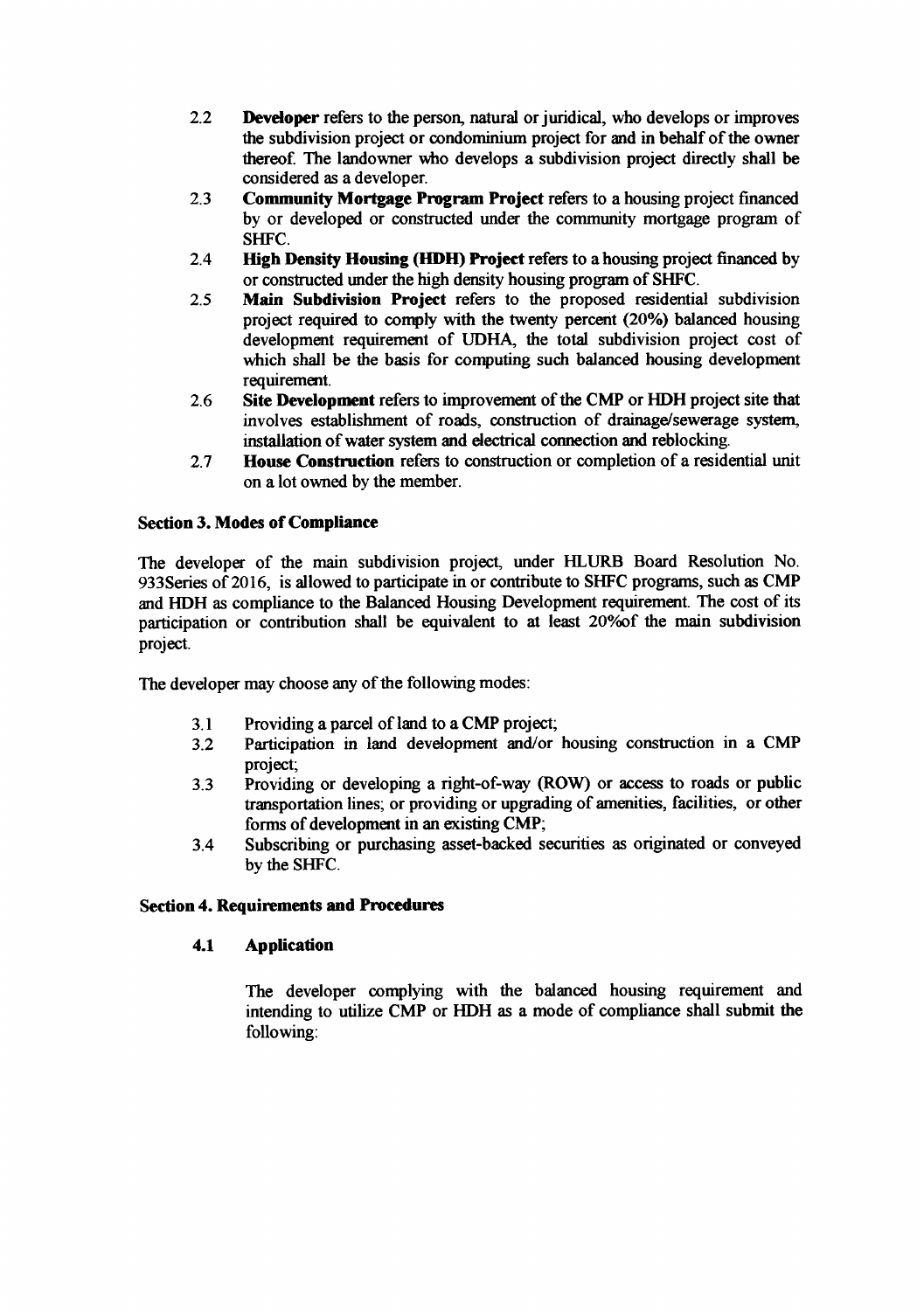- a. Letter of Intent/Application containing the following information:
	- 1. Mode of Compliance
	- 11. Complete Name and Exact Location of the *CMPI* HDH Project
- b. Certificate of registration from the Securities and Exchange Commission (SEC) and other registration documents;
- c. Project profile indicating the details of the following:
	- 1. land to be donated (location, size, etc.)
	- ii. land development and house construction to be undertaken, including the cost and timetable
	- iii. land for right-of-way (location, size, etc)

# *4.2 CMPI* HDH Homeowner's Association

Section 5 of HLURB Memorandum Circular No. 05 (Guidelines for the Participation in the CMP) states that the developer complying with the balanced housing requirement shall be allowed to participate in or contribute only to a *CMP/HDH* project with a Homeowner's Association (HOA) that is currently in good standing with both HLURB and  $SHFC<sup>1</sup>$ .

The *CMPI* HDH HOA or Community Association chosen by the developer must possess the following eligibility requirements:

- a. The CA is composed of not more than two hundred (200) members. In cases where a CA exceeds 200 members, a well-defined project management structure and other indicators that can show manageability should be presented for the project to be considered
- b. The community has been in existence for five (5) years, eighty-five (85%) of the total number of members should have a residency of five (5) years
- c. Majority of the CA officers and members have been active in community activities for more than one (I) year prior to application
- d. The CA has a maintaining balance in its savings account equivalent to three (3) months loan amortization at the time of application; and
- e. For off-site projects, the homogeneity requirement of 30% of the CA members coming from an existing core group of residents from the lowincome/ informal sector of the same city shall also be complied.

- - -- -- -- --------

 $^{\rm l}$ SHFC Circular No. 017 (CMP Implementing Guidelines for On-Site Land Acquisition Projects), SHFC Circular No. 018 (Revised CMP Implementing Guidelines for Off-site Projects of the CMP) and SHFC Circular No. 035 (Amendment to the Community Mortgage Program *[CMP] Ojf-Site Guidelines*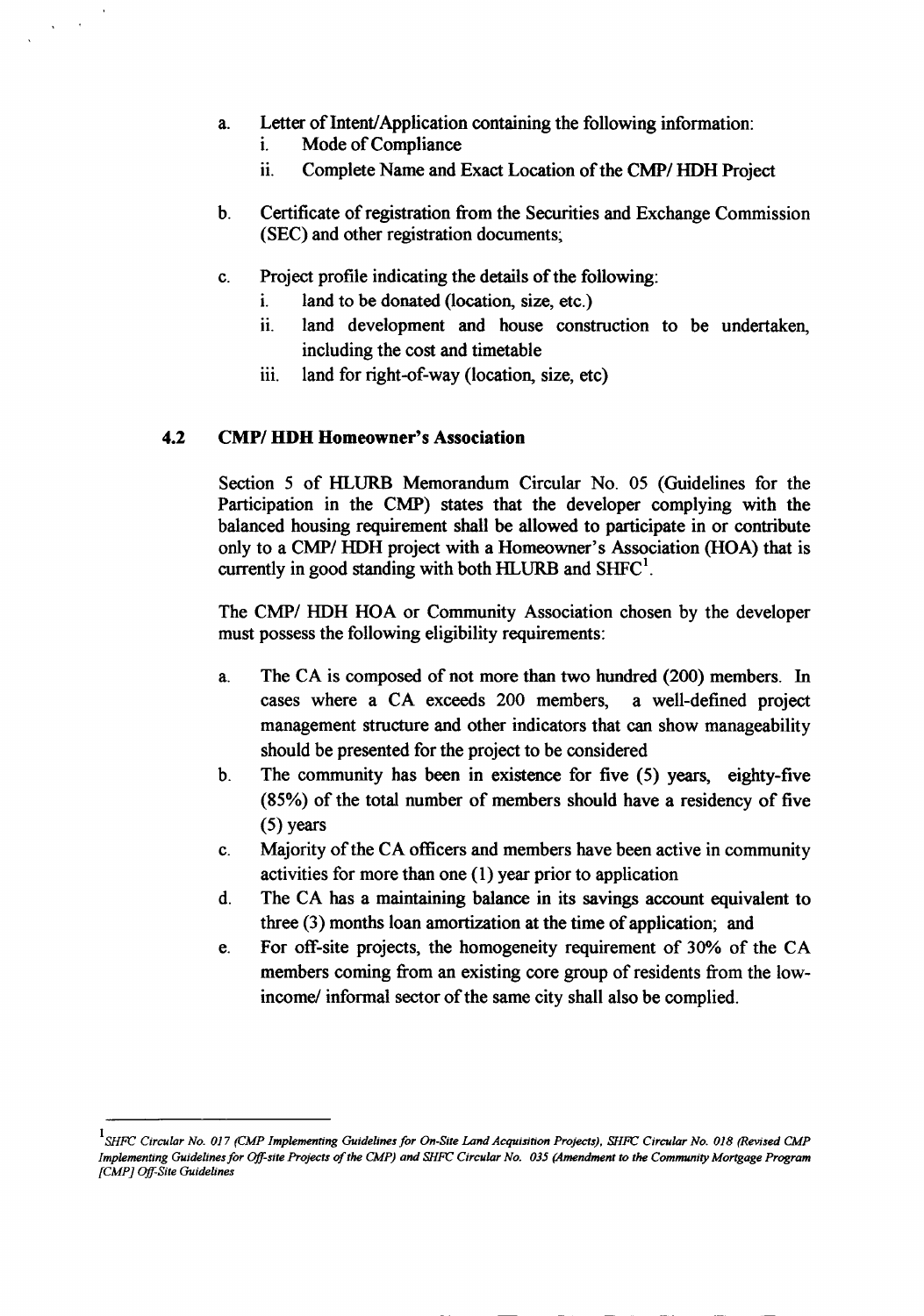The member beneficiaries of the *CMPI* HDH HOA must have the following qualifications:

- a. Filipino citizen, of legal age (18) at the time of loan application and shall not be more than 60 years old upon loan release
- b. The member has certified under oath that he/she has not been a recipient of any CMP loan or other government housing program, does not own or co-own a real property and is not a professional squatter as defined in RA 7279
- c. The member is a structure owner, a renter or a sharer at the site

# 4.3 Provision of Land as Contribution to a CMP or HDB Project

Section 4.4.1 of HLURB Board Resolution No. 932 Series of 2016 allows participation in the CMP or HDH through the provision of a parcel of land to a CMP or HDH project.The land to be provided to the CA by the developer complying with the balanced housing requirement will be acceptable if the following criteria under the SHFC Circularsare met:

- a. The title to the land is free from all liens and encumbrances at the time of application, these shall be evaluated as to their acceptability. All liens and encumbrances should be cancelled prior to release of CMP loan proceeds. Liens and encumbrances deemed favorable to the CA may be retained.
- b. The land is not classified as agricultural
- c. The land or any portion thereof is not within environmentallyconstrained and/or hazardous and danger areas or high risk areas
- d. The land has a road right of way or access road lot to a city, municipal or barangay road.
- e. The landowner should have the legal capacity to sell or transfer the subject property for loan collateral under the CMP

According to HLURB, if the participation or contribution is a parcel of land, its prescribed zonal value at the time of application for the subdivision development permit of the main subdivision project shall be used in determining the amount of such participation or contribution.

For this mode of compliance, the following documents shall be submitted:

a. Notarized MOA

According to Section 6 of HLURB Memorandum Circular No. 05 (Guidelines for the Participation in the CMP), the Memorandum of Agreement (MOA) shall be between the developer and the authorized representative of the homeowner's association of the CMP or HDH project, with the conformity and approval of the SHFC appearing on the same document. The MOA shall specify the amount of participation in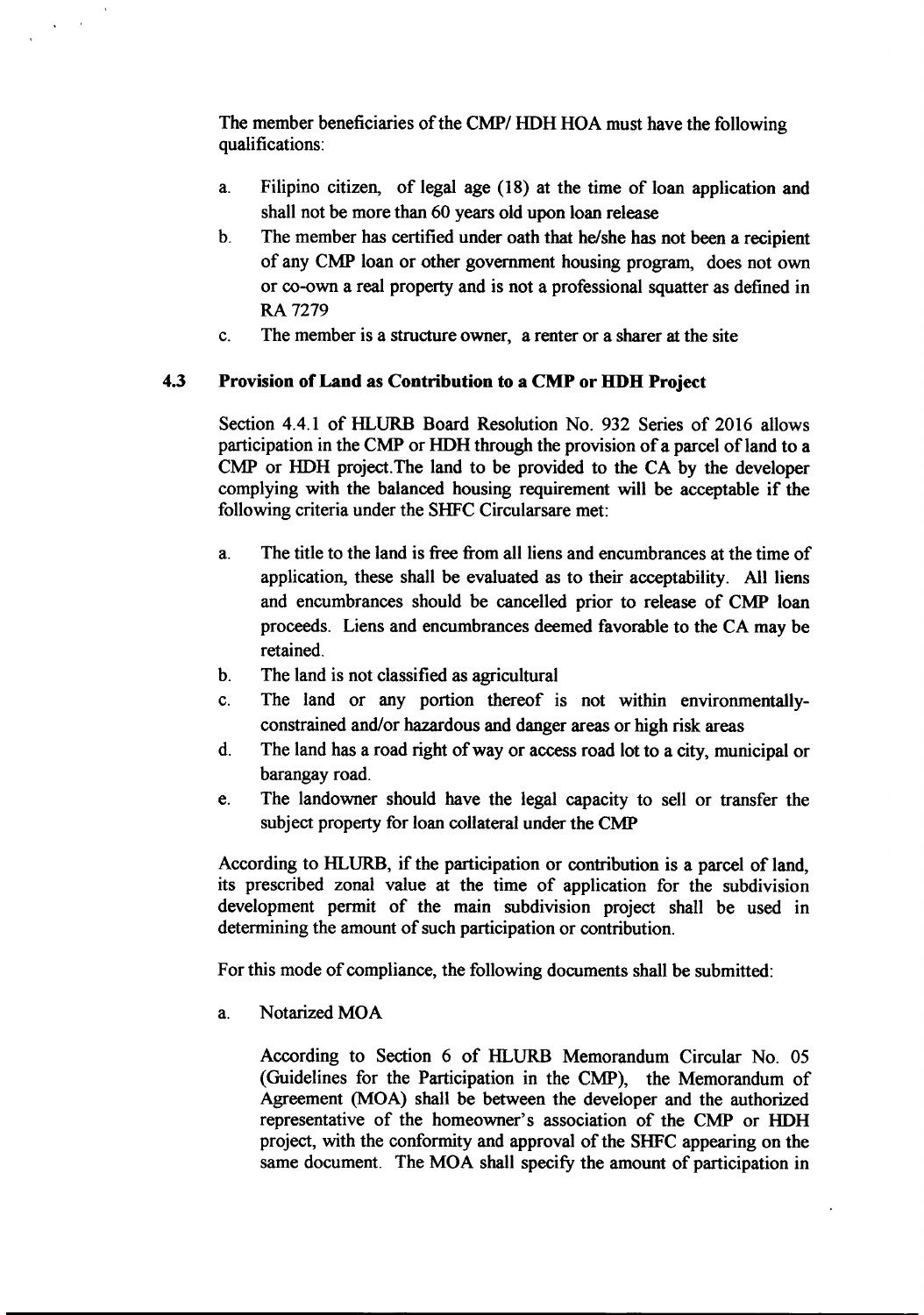or contribution of the developer of the main subdivision project to the CMP or HDH project.

h. Notarized Deed of Donation

### 4.4 Participation in land development or housing construction in a CMP or **HDH** Project

Section 4.4.2 of HLURB Board Resolution No. 933 Series of 2016 allows participation in land development or housing construction in a CMP Project.The developer complying with the balanced housing requirement may participate through the following types of land development and construction under the  $\text{CMP}^2$ .

- a. Land Development:
	- i. Improvement/establishment of roads
	- ii. Construction of drainage and/or sewerage system
	- iii. Installation of water system
	- iv. Installation of electrical connections
	- v. Reblocking
- b. House Construction:
	- i. House construction construction or completion of a residential unit on a lot owned by the member
	- ii. Home improvement any alteration in an existing residential unit intended by a homeowner to be a permanent integral part thereof, which will enhance its durability and material value

For this mode of compliance, the following documents shall be submitted:

a. Notarized MOA

According to Section 6 of HLURB Memorandum Circular No. 05 (Guidelines for the Participation in the CMP), the Memorandum of Agreement (MOA) shall be between the developer and the authorized representative of the homeowner's association of the CMP or HDH project, with the conformity and approval of the SHFC appearing on the same document. The MOA shall specify the amount of participation in or contribution of the developer of the main subdivision project to the CMP or HDH project.

b. Certified true copies of the Fire Safety Inspection Certificate and of the Occupancy Permit or the conduct of inspection and verification proving the completion of the amenities, facilities or other forms of development.

<sup>&</sup>lt;sup>2</sup>SHFC Circular No. 018 (Revised CMP Implementing Guidelines for Off-Site Projects of the CMP), SHFC Circular No. 035 (Amendment to the Community Mortgage Program [CMP] Off-Site Guidelines), SHFC Circular No. 14-031 (Implementing Guidelines for Site Development Loan and House Construction Loan) and HDH Circular No. 14-002 (Implementing Rules and Regulations for Building *Construction and Site Development Loans for High Density Housing (HDH) Program)*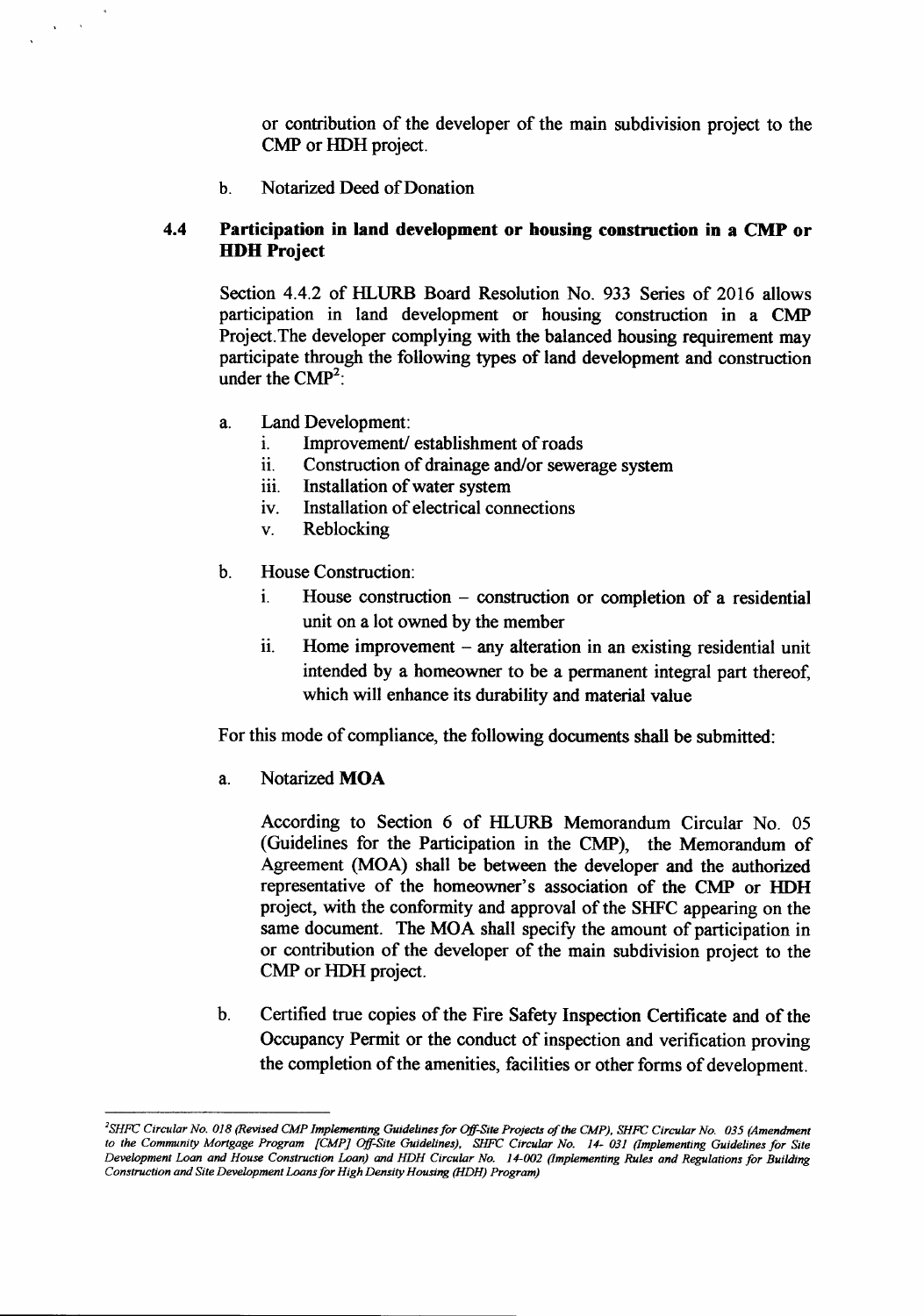4.5 Provision and development of a right-of-way (ROW) or accessto roads or public transportation lines to a CMP or HDH project or providing or upgrading of amenities, facilities, or other forms of development in an existing CMP

Section 4.4.3 of HLURB Board Resolution No. 932 Series of 2016 allows participation in the CMP through the provision and development of a right-ofway or access to roads or public transportation lines or upgrading of amenities.

For this mode of compliance, the following documents shall be submitted:

a. Notarized MOA

According to Section 6 of HLURB Memorandum Circular No. 05 (Guidelines for the Participation in the CMP), the Memorandum of Agreement (MOA) shall be between the developer and the authorized representative of the homeowner's association of the CMP or HDH project, with the conformity and approval of the SIIFC appearing on the same document. The MOA shall specify the amount of participation in or contribution of the developer of the main subdivision project to the CMP or HDH project.

- b. Notarized Deed of Donation (for the Road Right of Way)
- c. Certified true copies of the Fire Safety Inspection Certificate and of the Occupancy Permit or the conduct of inspection and verification proving the completion of the amenities, facilities or other forms of development.

# 4.6 Purchase of asset-backed securities originated or conveyed by the SHFC

Section 4.4.4 of HLURB Board Resolution No. 932 Series of 2016 allows participation in the CMP through subscription to or purchase of asset-backed securities originated or conveyed by the SHFC.

For this mode of compliance, the following shall be submitted:

- a. Certified true copy of the certificate of subscription or purchase of the asset-backed securities
- b. Certified true copy of the official receipt evidencing payment for such subscription or purchase issued by the Bond Registrar of securities/CMP ABS.

# 4.7 Approval of the Developer's Participation/ Contribution to the CMP/ HDH Project and Approval of the CMP/HDH Project

SlIFC, upon submission of applicationby the developer complying with the balanced housing, shall undertake (a) background investigation of the  $CMP$ HDH HOA chosen by the developer for a donation of land, right-of-way, land development and house construction, (b) site inspection of the land or right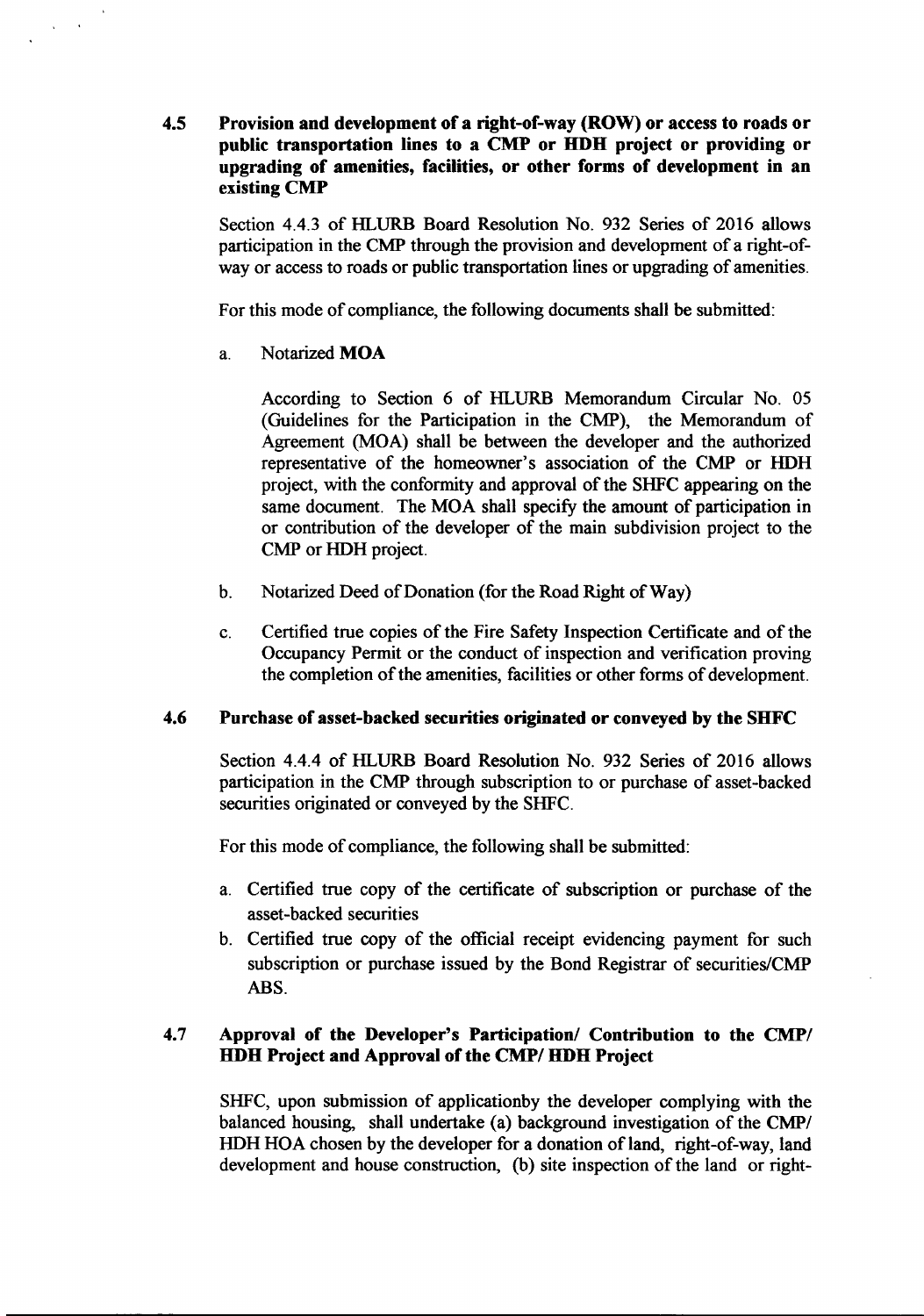of-way to be donated and review of the specifications for the land development and house construction, (c) review of the deed of donation, transfer certificate of title, memorandum of agreements and other legal documents, including the registration documents.

Upon completion of the abovementioned processes and submission of documentary requirements, SHFC shall approve the application of the developer complying with the balanced housing requirement, at the same time asthe approval of CMP/ HDH Project.

# Section 5. Compliance Certificate of HLURB

 $\mathbf{r}$  $\mathbf{x}^{\mathrm{in}}$ 

> Under Rule IV ofHLURB Memorandum Circular No. 05 (Guidelines for the Participation in the CMP), a compliance certificate shall be issued to the developer complying with the balanced housing requirement upon submission of the following:

- 5.1 Copy of the notarized MOA mentioned in Section 6 of HLURB Memorandum Circular No. 05 (Guidelines for the Participation in the CMP)and a copy of the notarized deed of donation, if the mode of compliance is the provision of land under or the provision of right-of-way or access to roads or public transportation lines to a CMP project; or
- 5.2 Copy of the notarized MOA mentioned in Section 6 ofHLURB Memorandum Circular No. 05 (Guidelines for the Participation in the CMP) and of certified true copies of the Fire Safety Inspection Certificate and of the Occupancy Permit or upon inspection and verification proving the completion of the site development and house construction, if the mode of compliance is the participation in land development and/or housing construction in a CMP project
- 5.3 Copy of the notarized MOA mentioned in Section 6 of HLURB Memorandum Circular No. 05 (Guidelines for the Participation in the CMP) and of certified true copies of the Fire Safety Inspection Certificate and of the Occupancy Permit or upon inspection and verification proving the completion of the amenities, facilities or other forms of development, as applicable, if the mode of compliance is the provision or development of a right-of-way (ROW) or access to roads or public transportation lines; or providing or upgrading of amenities, facilities, or other forms of development in an existing CMP
- 5.4 Certified true copies of the certificate of subscription or purchase of the assetbacked securities and official receipt evidencing payment for such subscription or purchase issued by the Bond Registrar of securities/CMP ABS if the mode of compliance is purchase of asset-backed securities originated or conveyed by the SHFC.